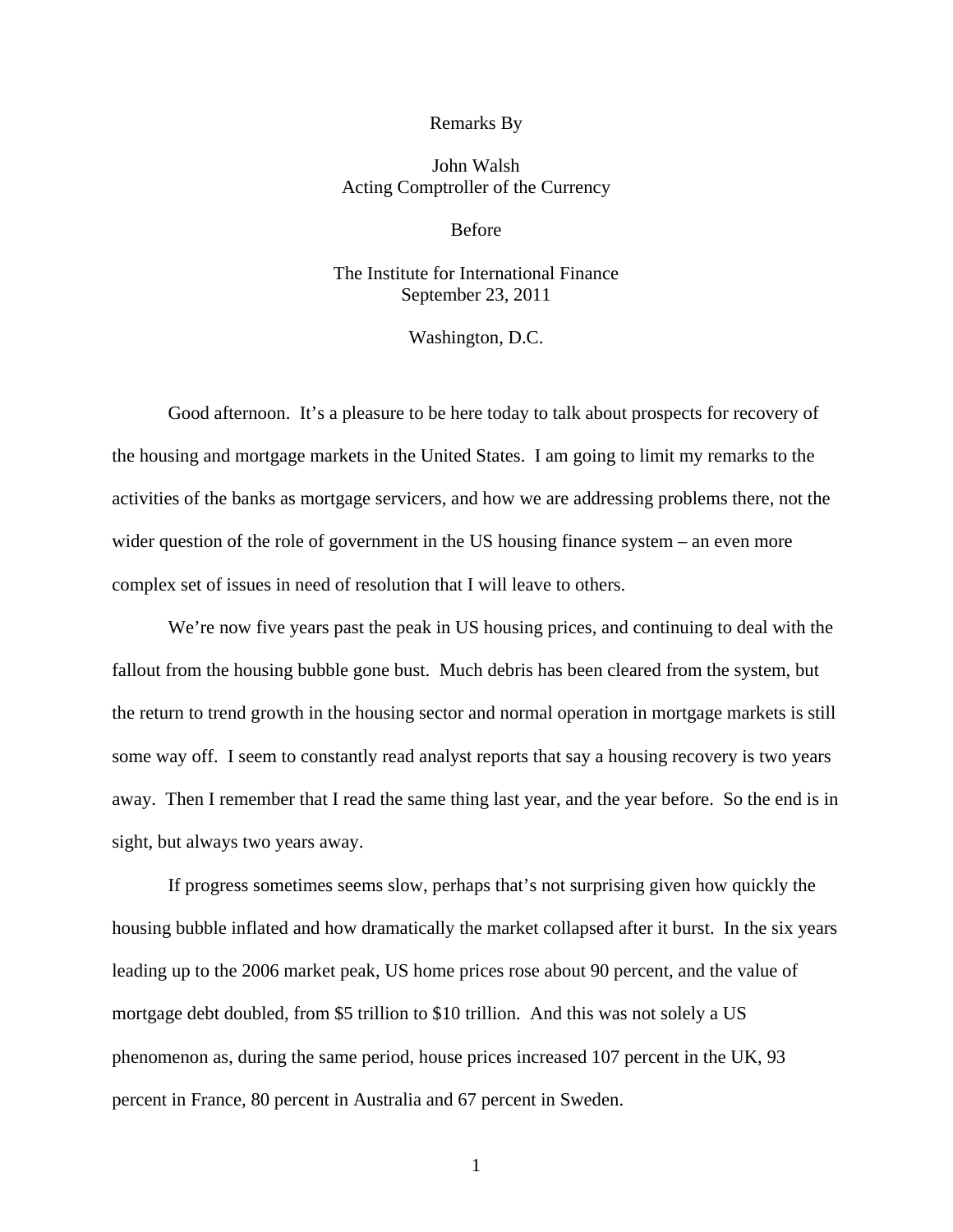In the five years since the market peak, house prices have fallen more than 30 percent nationally and even more in some key markets. House prices are down 44 percent in California; both Florida and Arizona have lost half their value; and Nevada is down 59 percent, leaving many borrowers underwater on their loans – unable to sell or refinance.

The market collapse has taken a heavy toll on the banking industry. Charge-offs of residential real estate loans run at a few basis points in a normal year, but jumped to 2 percent of the portfolio in 2009. American families and their communities have suffered as well, as foreclosures jumped to 2 million in 2009, four to six times what they would be in a normal year.

Given the strain these developments placed on the mortgage servicing system and the complaints registered by distressed homeowners struggling to stay in the their homes, it probably should not have been a surprise to learn that the process for handling the large volume of foreclosures was breaking down. But I was certainly shocked last year when we discovered widespread and serious irregularities in the most routine financial and legal steps in the foreclosure process. Robo-signing is perhaps the most visible of the flawed practices, but it was only one of the legal and compliance problems we found throughout the process.

When the practices came to light at one servicer, the OCC and the other federal banking agencies focused our attention on 14 large servicers that handle 68 percent of the mortgages in this country, including eight large national banks subject to OCC supervision. We directed these servicers to conduct a self-assessment of their processes, while we made preparations to launch an intensive round of examinations.

OCC supervision of our largest banks relies on teams of examiners who work full-time at the banks they are responsible for, as many as 80 in a single large bank, assisted over the course of the year by perhaps two dozen more. The teams include seasoned examiners with expertise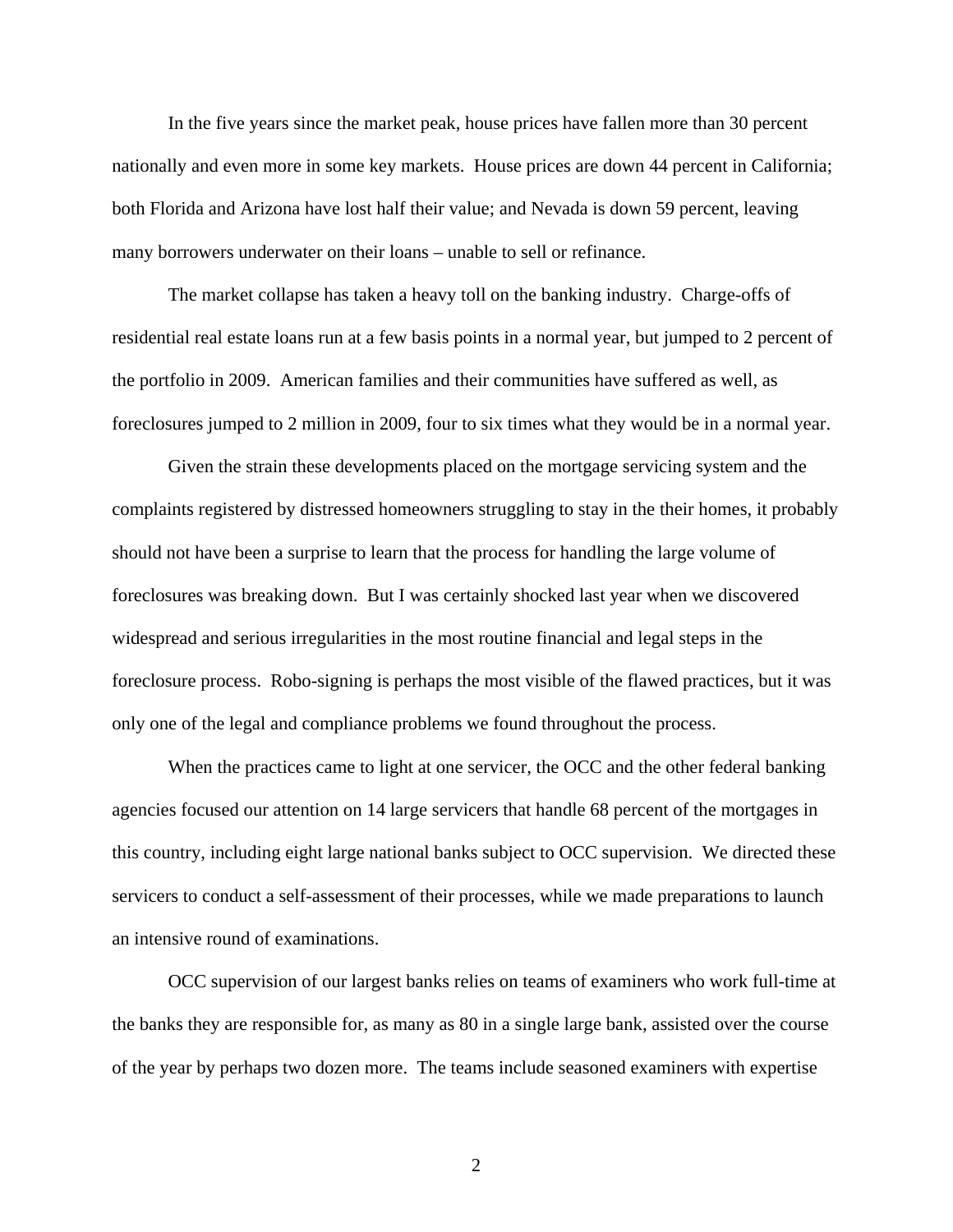across all major areas of bank operations, supplemented as needed, by specialists in areas such as risk modeling. For this horizontal exam, we dedicated 100 of the agency's most experienced examiners – nearly 20 percent of our large bank exam force – to review a sample of foreclosure files in great detail.

While our exams found that the loans in the sample were seriously delinquent, we also found critical deficiencies in the way they were handled by the servicers – deficiencies in the governance process, in document preparation, and in the oversight and monitoring of third party law firms and vendors. The sample we looked at established clearly that there were significant problems that needed to be fixed without delay, providing sufficient grounds to craft enforcement orders that are among the most complex the agency has ever undertaken.

We have pursued this matter so aggressively because correcting improper practices in foreclosure processing and mortgage servicing is of the utmost importance for the safety and soundness of the banks, for the financial health of troubled homeowners, and for recovery in the housing sector. The individual banks have suffered a very damaging blow to their reputations; in fact, the reputation of the entire industry has suffered. For borrowers, loss of a home through foreclosure is a financial and personal tragedy; the widespread foreclosures taking place can create economic blight for a community. It is unfortunately true that significant numbers of homeowners continue to face the loss of their homes in our slow-growth economy, but it must also be true that troubled borrowers can expect to be treated fairly and afforded every protection provided under the law. I am confident that our enforcement actions will do just that: ensure that at-risk borrowers get a fair chance to stay in their homes, while assuring that those who do find themselves in foreclosure receive appropriate protection and due process under the law.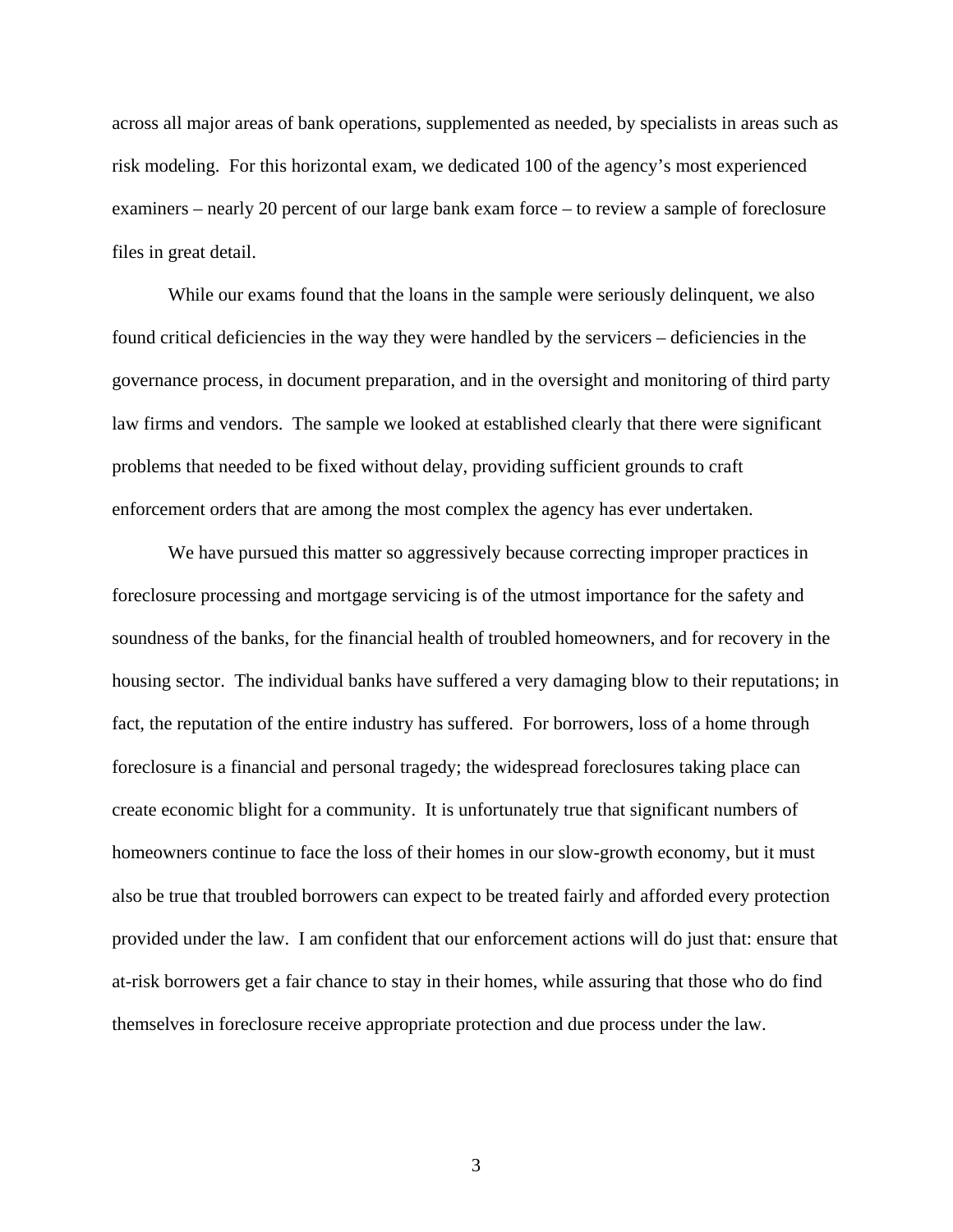Unfortunately, such a complex process will take another year and more to complete. I wish it could be completed more quickly, but it's important that it be done correctly and in a way that assures fair treatment for homeowners who underwent foreclosure proceedings. That's the only way to restore confidence in the system, and it is my hope that the assurance that both past errors and future practices are being corrected will restore confidence much sooner.

While much remains to be done, we are making real progress. We will shortly make public the details of independent foreclosure reviews for each servicer. Every borrower who was subject to foreclosure in 2009 and 2010 has a right, under our orders, to request a review of their case if they believe they suffered financial harm because of deficient practices. To give you a sense of the magnitude of this undertaking, the total number of properties serviced by the 14 banks that were in foreclosure during 2009 and 2010—the period covered by our enforcement actions—numbers 4.5 million. Just contacting all those eligible for review to provide necessary information will be a challenge.

Our enforcement orders required each of the 14 servicers to hire an independent consultant to design a process of case intake, review, and remediation. In addition, our enforcement orders require file sampling to identify borrowers who may have suffered financial harm, but were reluctant to come forward to submit a request for an independent review of their case. This effort includes a massive campaign to get information out to affected borrowers. There will be a series of mailings, and use of tracing techniques like those used in class action filings. This will be followed up by an advertising campaign intended to reach those who could not be located by other means. We have required the servicers to establish a single web-site and a single toll-free number to provide borrowers a simple, user-friendly means of getting forms and information.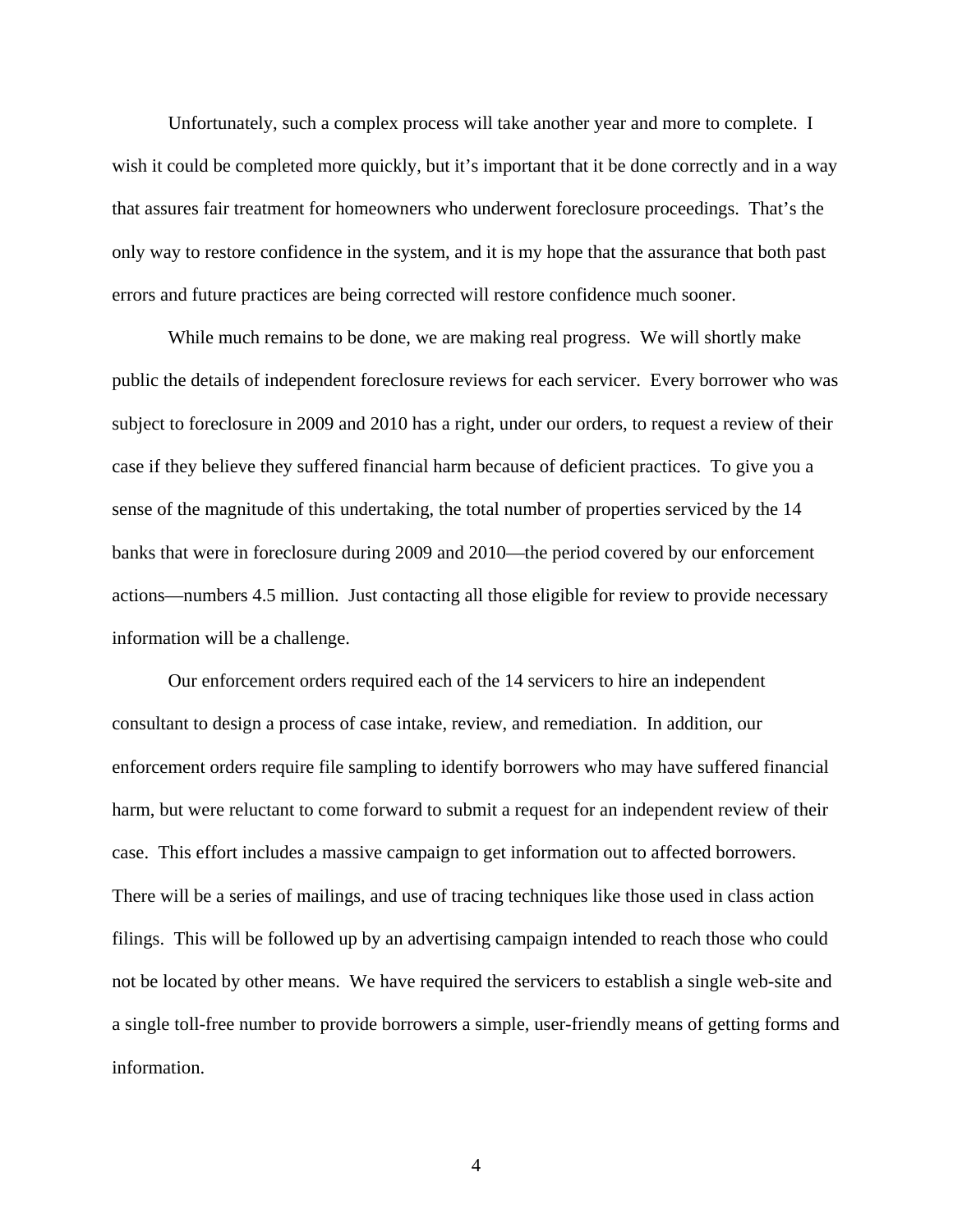The independent consultants hired by the banks will have responsibility for reviewing cases of borrowers who claim financial harm because of flaws in the process, and they will have responsibility for ensuring that those borrowers receive appropriate restitution or other types of remediation, if appropriate. To underscore the independence of the review, it was a condition of approval that the servicers agree that the foreclosure review work will be subject to direction from the OCC, and not the servicer. We have required specific terms in each engagement letter to assure this.

These enforcement actions will be a complex and expensive undertaking for the banks, and the amount of restitution is open-ended and will only be known when the process ends. It is also worth noting that the OCC is not the only agency engaged in pursuing remedies for foreclosure processing failures. You have already heard from the Secretary about the activities of the Department of Housing and Urban Development, but the Department of Justice, the Federal Housing Finance Agency, and the 50 state Attorneys General are also engaged in settlement talks with a smaller group of the servicers. Any enforcement actions or settlement agreements they undertake will place additional requirements on the servicers, and it is essential that we harmonize the requirements of our orders with those of other regulators if and when they are reached. It just doesn't make any sense to have multiple sets of requirements and standards apply to the same servicers operating in the same markets.

As we have pursued our enforcement orders, it has become clear to us that fixing the immediate problems and making sure that defective practices don't reemerge requires the creation of uniform standards for mortgage servicing that will apply to all servicers and protect all borrowers. Our enforcement orders themselves set some standards: for staff training and management information systems; a single point of contact for at-risk borrowers; and procedures